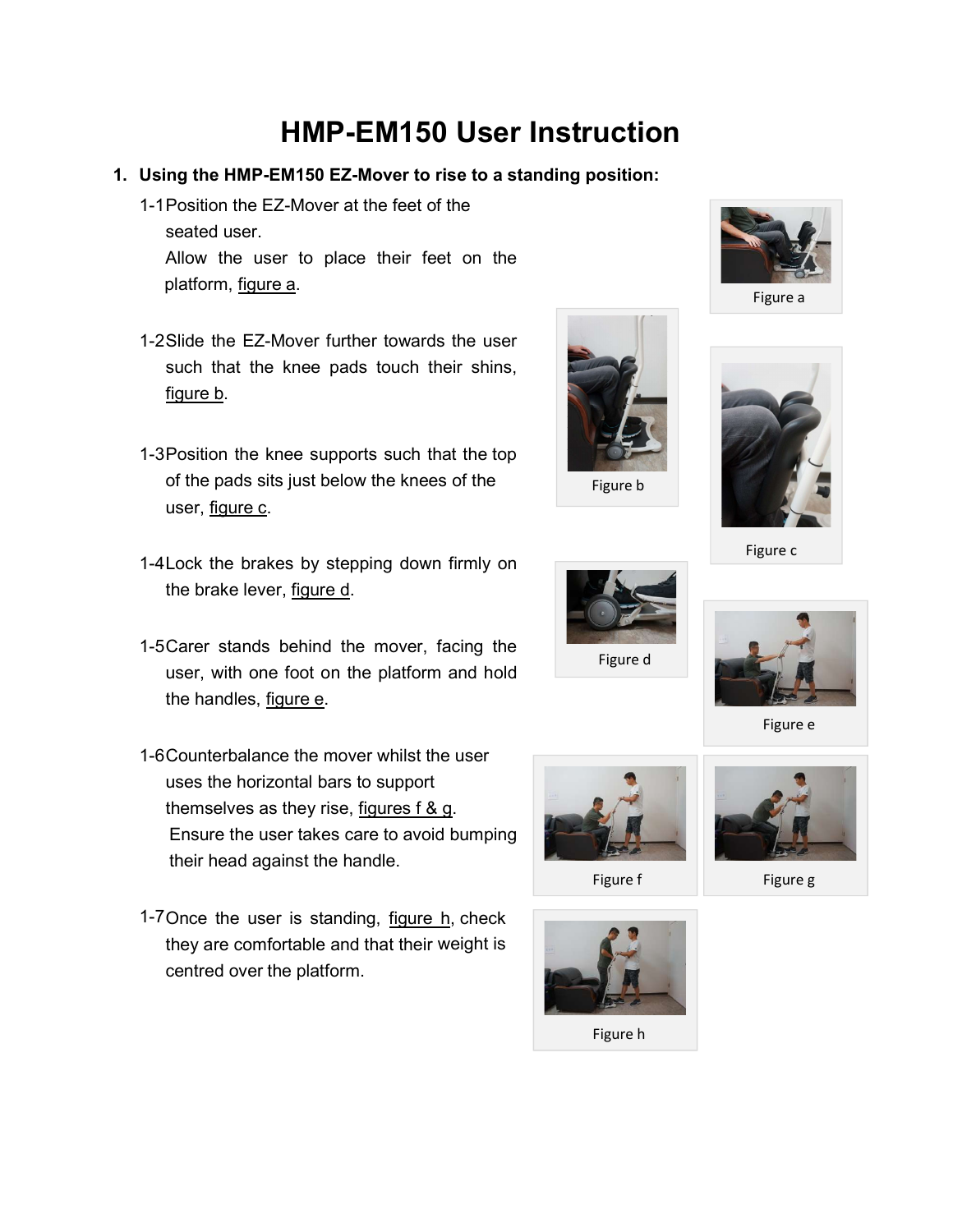## 2. Using the EM150 EZ-Mover to transfer a user over short distances:

Always plan the route and test the movement of the EZ-Mover on the surfaces to be traversed prior to use.

We strongly recommend the user wears the optional EZ-Belt when using the mover for transfers over distances around 1 to 2 meters.

- 2-1 Unlock the brakes by pushing forward on the brake lever, figure i.
- 2-2 Manipulate the user to the required position by pushing or pulling the mover with the handle, figure j.
- 2-3 When the new destination is reached, lock the brakes by stepping down on the brake lever, figure d.

## 3. Using the EM150EZ-Mover to lower to a seated position:

The user should be able to feel the edge of the seat etc. against the back of their legs.

Ensure the brakes are locked before allowing the user to lower.

- 3-1 Stand behind the mover, facing the user, with one foot on the platform and hold the handles, figure k.
- 3-2 Counterbalance the mover whilst the user uses the handles to support themselves as they lower, figures l & m.
- 3-3 Once the user is seated, unlock the brakes by pushing forward the brake lever, figure i.
- 3-4 Wheel the mover out of the way of the seated user, figure n.





Figure k Figure I





Figure m Figure n



Figure i

Figure j